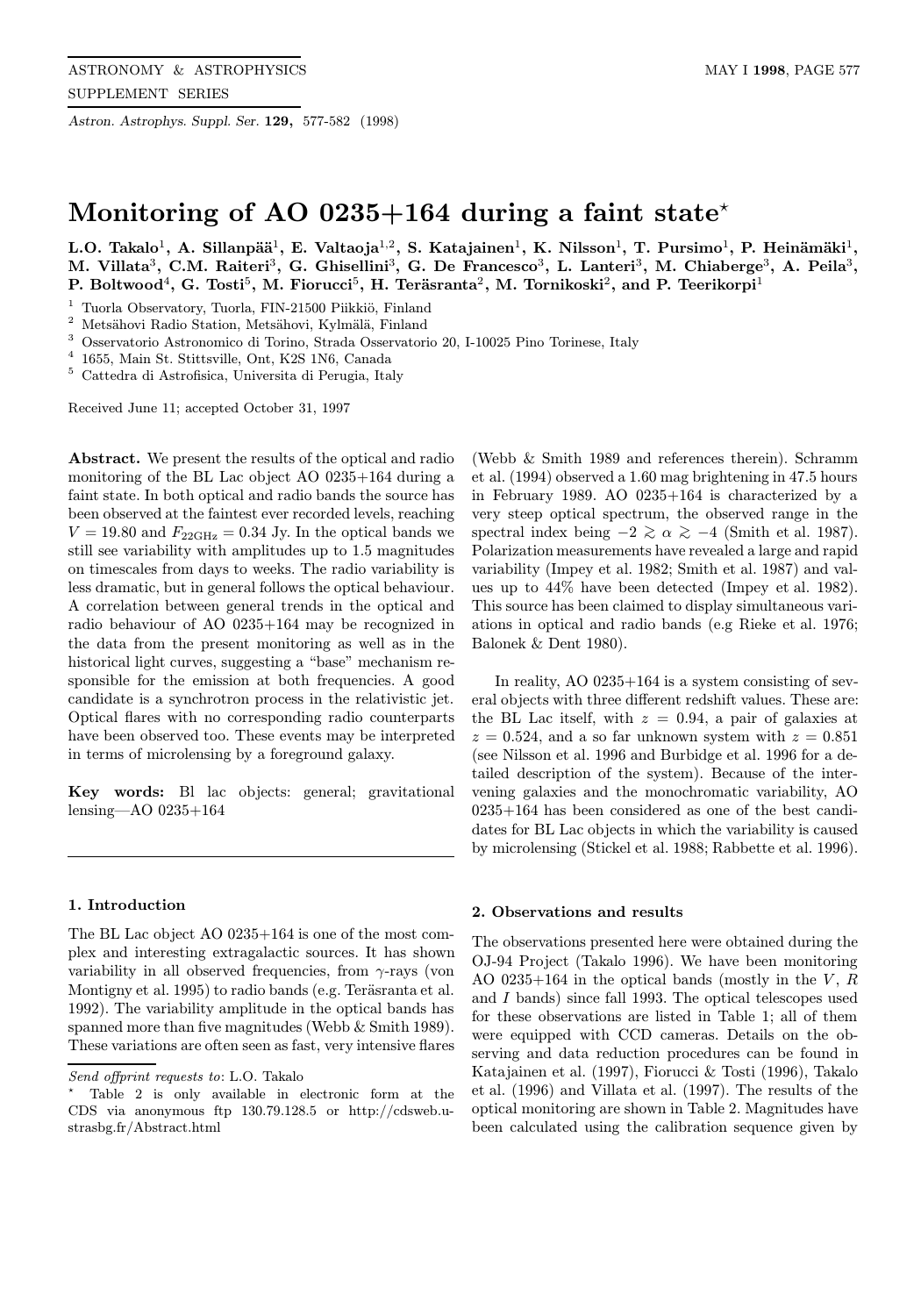

Fig. 1. The historical B-band light curve of AO 0235+164. This light curve is based on the data from Pica et al. (1976); Webb & Smith (1989); Takalo (1990); Takalo et al. (1992); Barbieri et al. (1982); Webb et al. (1988); Pollock et al. (1979); Smith et al. (1987); Xie et al. (1992); Sillanpää et al. (1988)



Fig. 2. The observed V-band light curve of AO 0235+164

Smith et al. (1985) and Nilsson et al. (1996). The radio observations have been done at the Metsähovi radio telescope in connection with their ongoing monitoring program (e.g. Teräsranta et al. 1992 and references therein).

Figure 1 shows the historical B-band light curve with our observations included. The minimum brightness level previously observed for AO 0235+164 has been around  $B = 20.0$ . By adopting an approximate  $B-V$  colour index of 1.2, our observation of  $V = 19.80$  corresponds to  $B = 21.0$ , which is the faintest value ever recorded for

Table 1. The used optical telescopes. The code refers to the observers used in Table 2 to identify the telescopes

| Telescope       | Size                 | Filters | Code       |
|-----------------|----------------------|---------|------------|
| <b>NOT</b>      | $2.5 \text{ m}$      | BVRI    | <b>NOT</b> |
| JKT.            | $1.0 \text{ m}$      | V R.    | JKT.       |
| Torino          | $1.05 \; \mathrm{m}$ | R.      | TО         |
| Tuorla          | $1.03 \; \mathrm{m}$ | V       | TU         |
| <b>Boltwood</b> | $17 \text{ cm}$      | V RI    | BO         |
| Perugia         | 40 cm                | V R I   | PF.        |



Fig. 3. The R-band light curve obtained during spring 1996. Note the sharp flare at JD 50040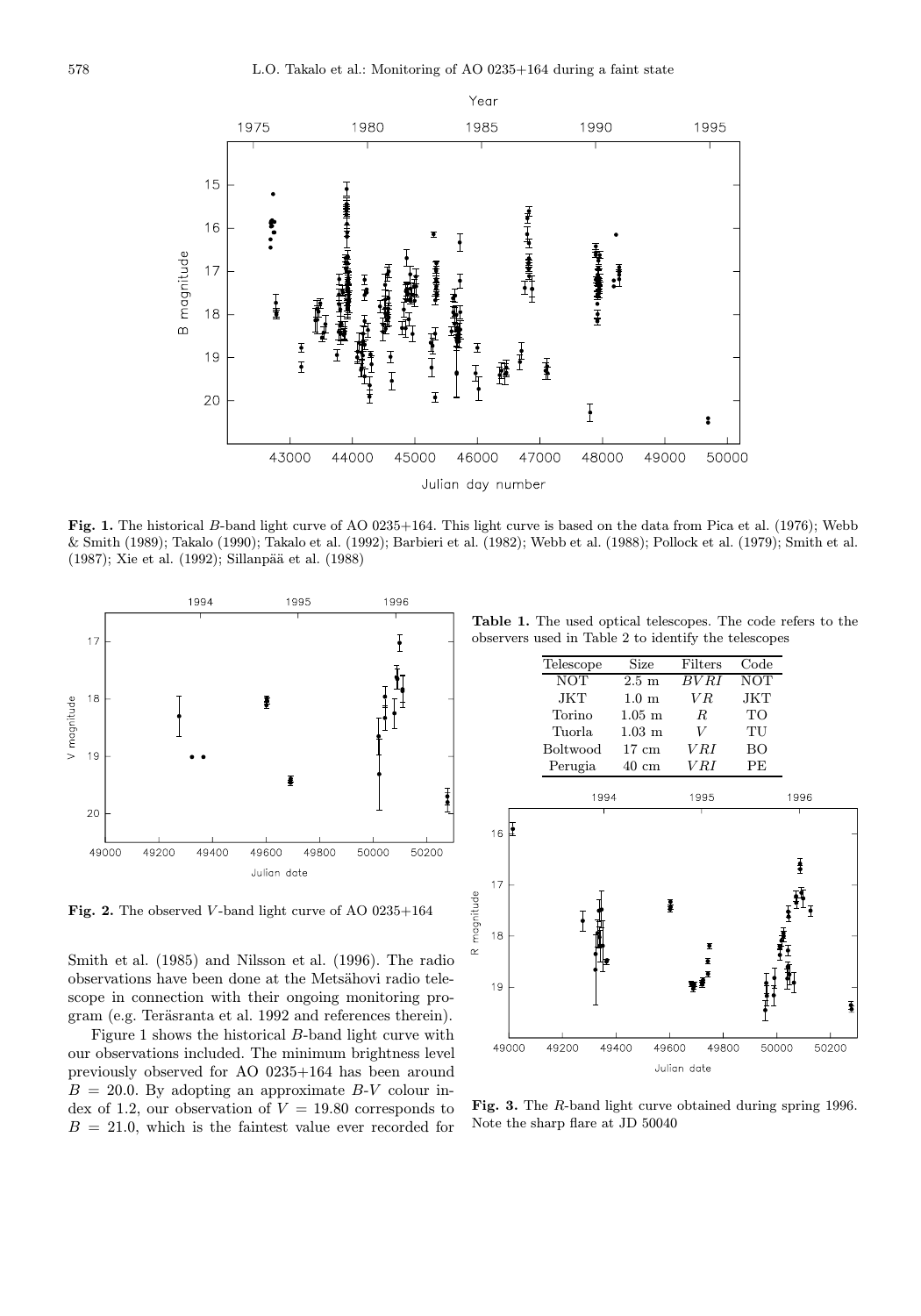

Fig. 4. The observed radio light curves. The dots mark the 22 GHz and the black squares the 37 GHz data

this object in this band. We have to mention, however, that the colour of the object is also variable (e.g. Webb  $\&$ Smith 1989). In Figs. 2 and 3 show our  $V$  and  $R$  light curves, while Fig. 4 displays the radio observations. In Fig. 5 we show our sampling dates at the different frequences. As can be seen there are a lot of simultaneous observations (data taken during the same day). Although both the optical and radio light curves have extended gaps in the data, some trends can still be recognized. The optical light curves show the object in a faint state, with some large variability. The quick brightening at JD 9750 and toward the end of the observations is very well documented. During spring 1996 (after JD 49900) AO 0235+164 brightened by almost 3 magnitudes in three months. During this phase we observed an intense activity: the most noticeable event was a one magnitude flare, lasting at most a couple days (Fig. 3). When AO 0235+164 became observable again, after conjunction, it was again very faint (Table 2, Fig. 2). This kind of flaring behaviour is typical for AO 0235+164 (e.g. Webb & Smith 1989; Schramm et al. 1994).

For the nights where data of different bands are available, colour indexes have been derived: the result is  $B - V = 0.98$  and 1.11 from the two nights with B observations. These values are slightly larger than those observed during outbursts in this object (Webb & Smith 1989). The  $V - R$  values we measured range between 0.44 and 0.93. These are 0.2 to 0.5 magnitudes smaller than what has been observed when the object was in a



Fig. 5. A scatter plot, showing our sampling at the different observed frequences

bright state (e.g. Webb & Smith 1989). Our data reveal a clear tendency for  $V - R$  to be larger when the object is brighter. By fitting a power-law to the observed fluxes  $(f_{\nu} = k\nu^{\alpha})$ , we obtained a spectral index of -2.7 between the  $B$  and  $I$  bands. This is very similar to the value measured by Nilsson et al. (1996) from a spectrum of this object taken during January 1994. Thus the spectrum is flatter than seen during the outbursts (Webb  $\&$ Smith 1989). Incidentally, now that AO 0235+164 is really faint, the intervening galaxies along the line of sight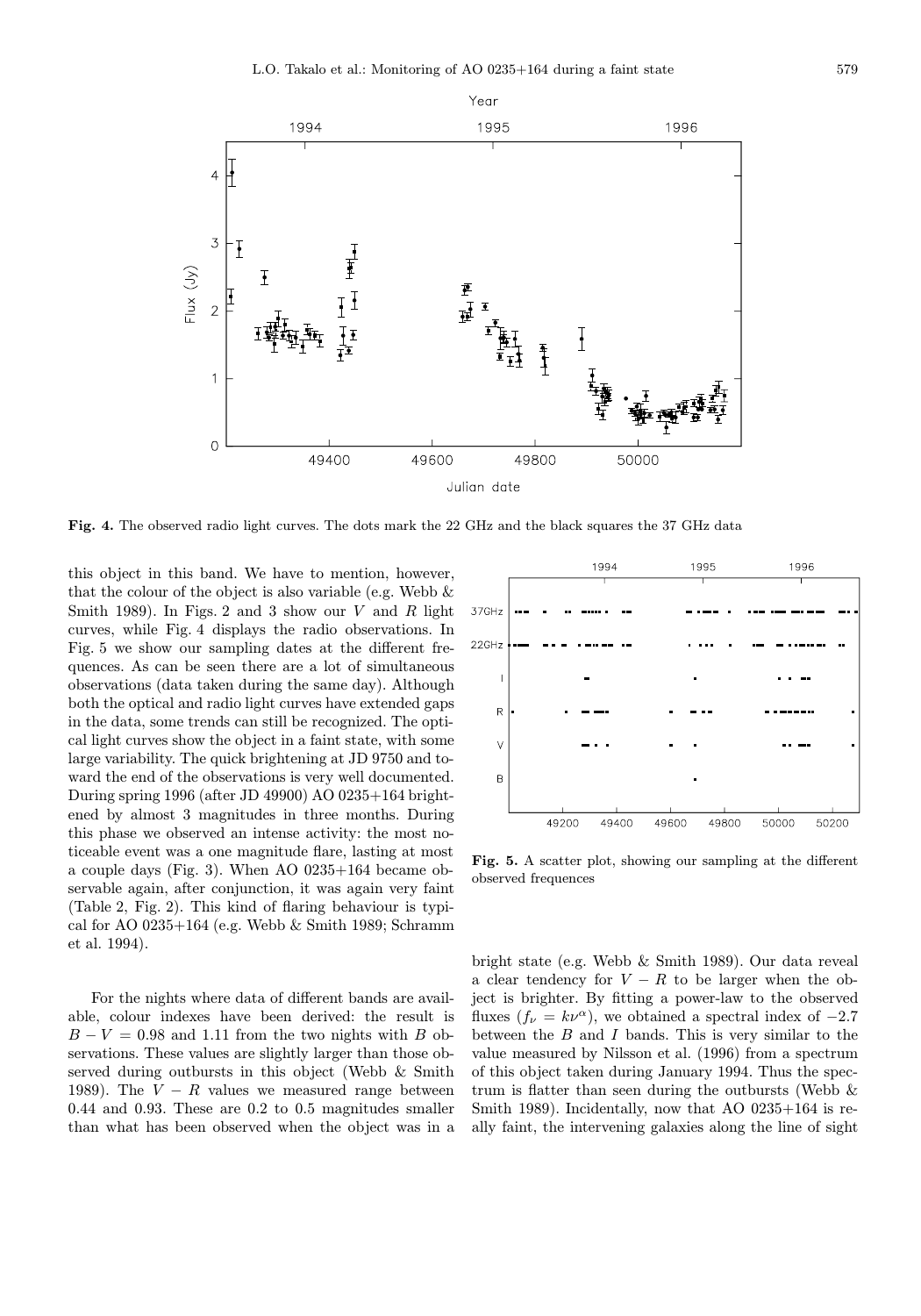

Fig. 6. The historical optical (dots) and radio (solid line) light curves. Here the dots represent the historical B-band data, the diamonds the data from Schramm et al. and the sguares data from these observations (see text for details). Both curves are plotted in logarithmic scale. Notice the similarity of the base levels in the brightness

are expected to contribute more to the overall brightness, especially in the  $R$  and  $I$ -bands.

A less violent behaviour has characterized the emission in the radio bands (Fig. 4). A very sharp increase in the flux is evident at JD 9450, when unfortunately optical data are lacking. There was a weak detection of AO 0235+164 by the EGRET instrument onboard CGRO in  $\gamma$ -rays and by ASCA in X-rays at this time (Madejski et al. 1996). From the light curve shown in Fig. 4, it seems that a huge outburst was actually starting with this flux increase, which would end with the minimum registered on JD 10020. This minimum radio flux is the lowest level ever measured at these frequencies for AO 0235+164. The extent of this outburst cannot be clearly defined, since there is a large gap in the data. There are some indications that the radio flux is slowly increasing towards the end of the observations.

#### 3. Radio-optical correlations

AO 0235+164 is one of the first sources for which correlated radio and optical variations have been claimed (MacLeod et al. 1976; Ledden et al. 1976; Rieke et al.

1976; Balonek & Dent 1980). The main evidence consists of two sharp optical flares, or spikes, in 1976 and 1979, coincident with radio outburst maxima (Balonek 1982). Recently, Clements et al. (1995) have performed a DCF analysis between Florida optical and Michigan radio monitoring data, finding a positive correlation with a delay of  $0 - 2$  months from optical to radio. In order to study possible correlations, we have plotted the historical optical light curve together with the combined 22 GHz and 37 GHz Metsähovi fluxes in Fig. 6. For completenes, we have included in this plot also the R-band data from Schramm et al. (1994) and from this paper. These R-band magnitudes have been converted to B-band magnitudes using a  $B - R$  value of 1.2. This  $B - R$  give consistent B-magnitudes for the flare during JD 48000. This method can produce a small error to the obtained B-magnitudes, but this will not affect the overall behaviour of the light curve.

Although AO 0235+164 is very variable also in the radio, it is clear that there are no sharp spikes comparable to those in the optical. The time coverage in the radio bands is much better than in the optical bands, so such sharp radio spikes should be noticeable in the radio light curves (see also Teräsranta et al. 1992). Sharp optical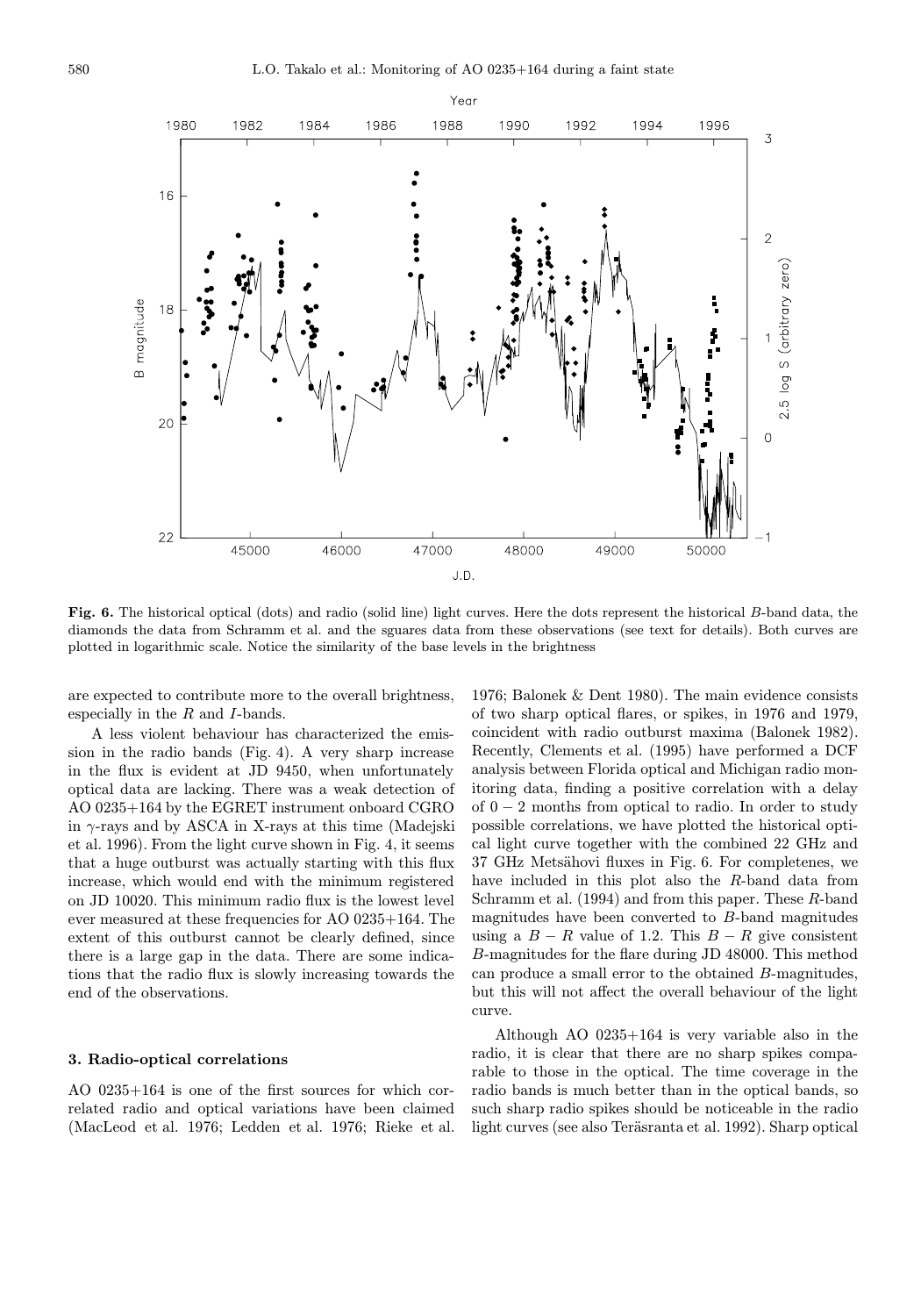

Fig. 7. Examples of the correlation between the flaring behaviour in optical and radio bands, see text for details. Here open circles are the optical, black dots the 22 GHz, black squares the 37 GHz and black diamonds the 90 GHz data, respectively